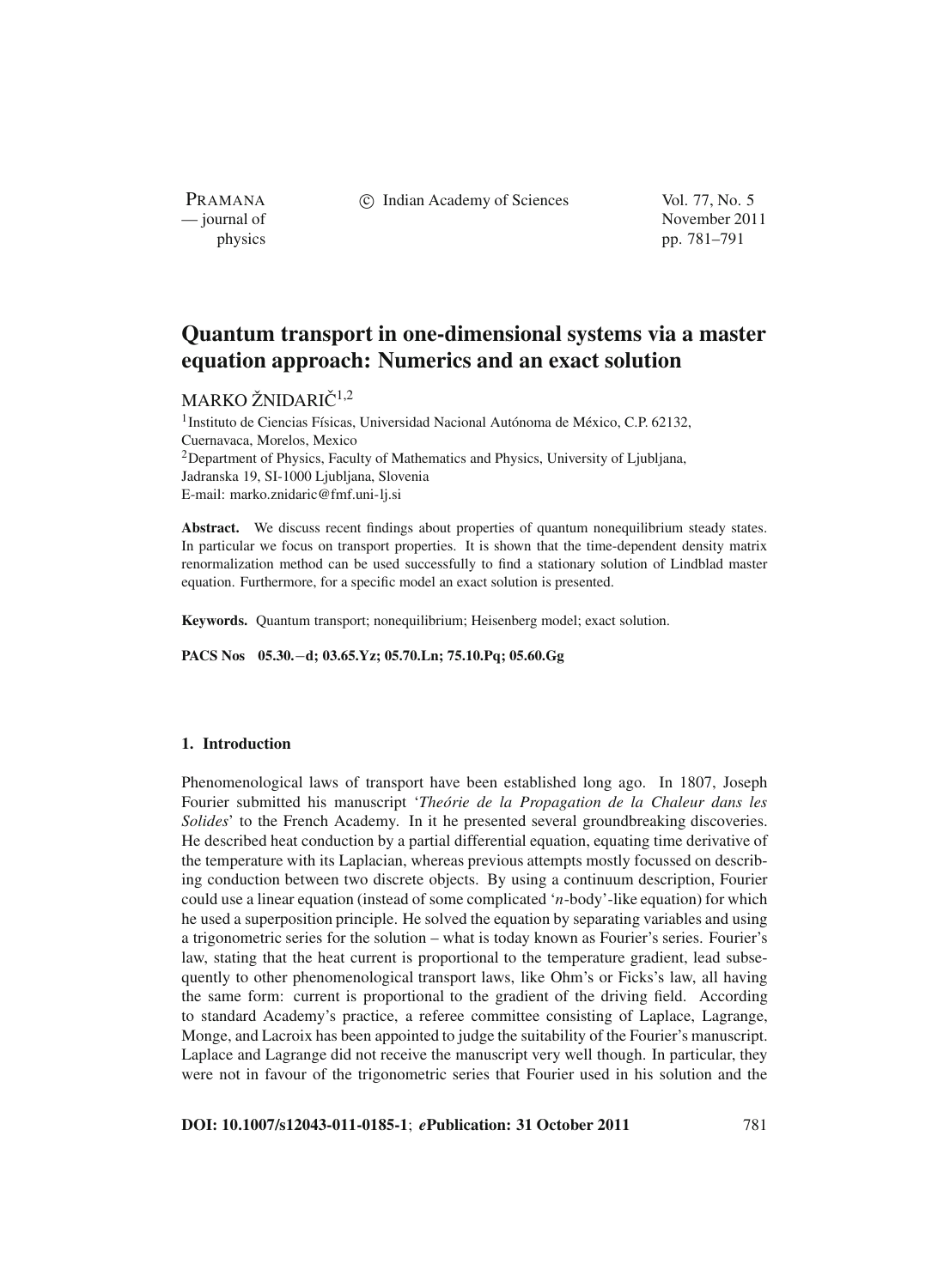manuscript has never been published by the Academy. Eventually, in 1822 Fourier published it by himself as *'Theórie Analytique de la Chaleur'*. For more on rich history behind the Fourier's law, see [1,2].

More than 200 years later, microscopic origin of Fourier's law is still not very well understood [3]. Given a system, for instance described by a Hamiltonian, one can ask whether this system obeys Fourier's law or not. It is by no means granted that the Fourier's law will hold. For instance, Fourier's law is obviously violated in a system of coupled harmonic oscillators. This happens because there are normal modes – the phonons – which do not interact and propagate in a ballistic fashion. In such a system the current is proportional to the temperature difference and not to its gradient. Therefore, at fixed driving the current is in a ballistic system independent of the system's size *n*,  $j \sim n^0$ , whereas it scales as *j* ∼ 1/*n* if Fourier's law holds. Grossly speaking, the question therefore is, how does the current scale with the system size? If it is independent of  $n$  we say that the system is a ballistic conductor, if it decreases as ∼1/*n* we say that the system is a normal conductor (sometimes, by a small abuse of language, also diffusive, because diffusion implies Fourier's law; note though that Fourier's law does not necessarily imply diffusion).

Based on this example of a harmonic oscillator chain one could argue that all integrable systems would be ballistic. However, things are not that simple. For instance, taking one of the simplest quantum models, a one-dimensional (1D) Heisenberg model,

$$
H = J \sum_{j=1}^{n-1} \sigma_j^x \sigma_{j+1}^x + \sigma_j^y \sigma_{j+1}^y + \Delta \sigma_j^z \sigma_{j+1}^z,
$$
\n(1)

spin conduction for  $\Delta \geq 1$  is still debatable (see references in [4]). Heisenberg model has been introduced by Heisenberg in 1928 [5] as a model system to explain the ferromagnetism. Existing theories at the time, based on a direct interaction between magnetic moments, could not explain very high transition temperatures in ferromagnets. Heisenberg used the symmetry of wave functions to derive the so-called exchange interaction, resulting in an effective Heisenberg model. Heisenberg model in 1D is integrable by Bethe ansatz [6]. Despite integrability, the evaluation of observables is rather involved. Calculating time-dependent correlation functions, which could be used in the Kubo formula for conductivity, is at present not possible. Even for such simple systems one therefore has to use numerical computations of approximate techniques. If one uses Jordan–Wigner transformation [7] between spin-1/2 particles and spinless fermions, one can rewrite 1D Heisenberg model as a system of interacting fermions. It is therefore one of the simplest so-called strongly-correlated systems, where many-body effects play a role. Although Heisenberg model has been initially thought of as being a simple toy model, today we know that it is realized to a very high degree of accuracy in many spin-chain materials (for a review, see [8]).

The simplest transport situation is that of a stationary state, in which expectations do not change in time. Besides its relevance for transport, such a stationary nonequilibrium state is one of the simplest nonequilibrium situations that one can study. Physics of nonequilibrium systems is much less understood than that of equilibrium systems. Detailed balance, which greatly simplifies equilibrium discussion, does not hold out of equilibrium. In stationary nonequilibrium situation only the total probability flow out of a state has to be zero and not along each connection individually as in equilibrium. Furthermore, there are very few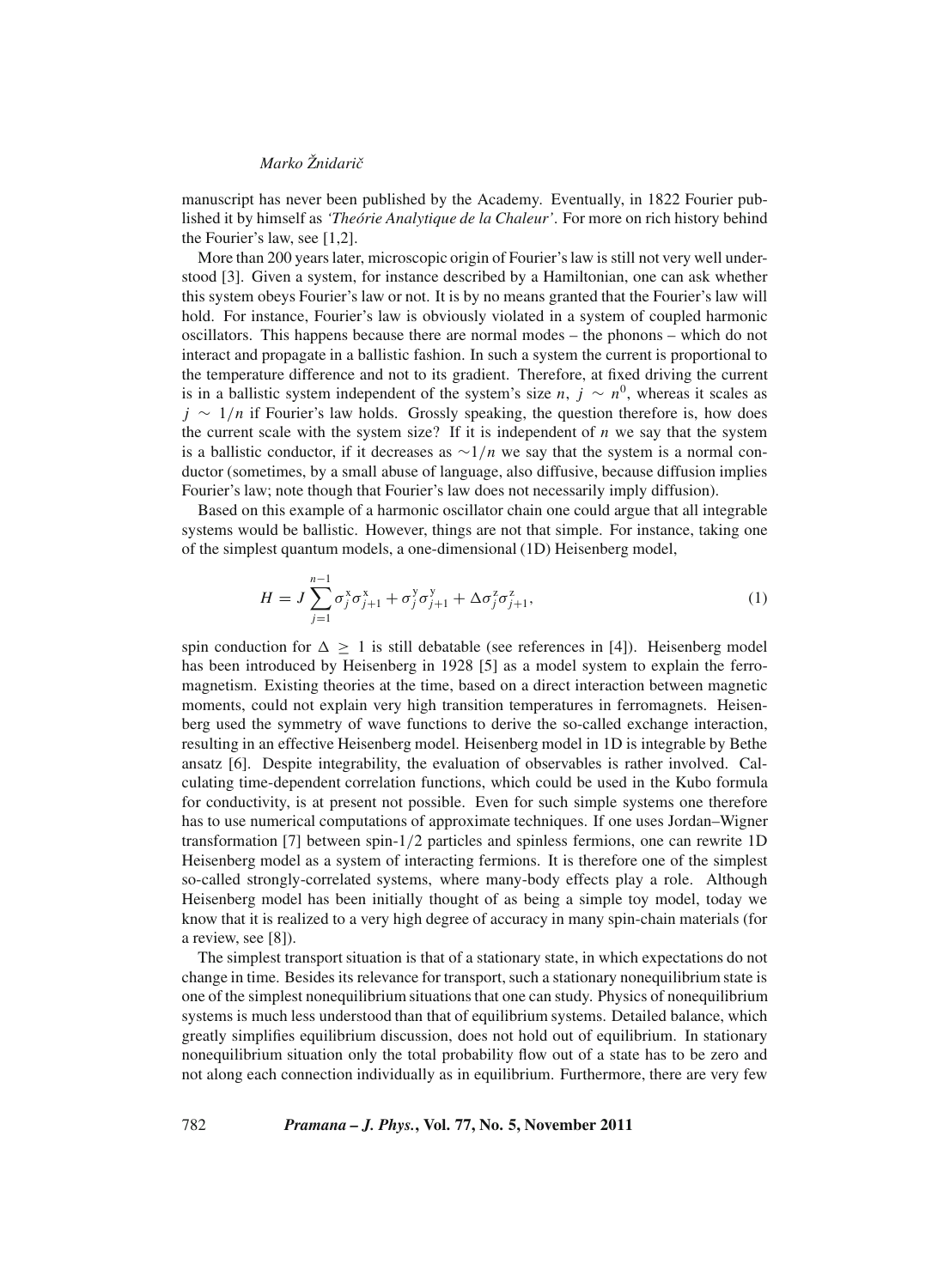exactly solvable nonequilibrium models from which we could learn about generic properties of nonequilibrium steady states (NESS). This is particularly true for quantum systems, whereas in classical physics there is a notable class of exactly solvable nonequilibrium stochastic lattice gases [9]. In quantum domain there are basically two ways in which one can study stationary nonequilibrium phenomena: (i) one can consider Hamiltonian evolution of a combined central system  $+$  environment system and from its exact solution deduce the dynamics of the central system, (ii) one can trace out environmental degrees of freedom before solving the system, deriving a master equation describing the evolution of the central system only. To use the first approach one obviously has to know how to exactly solve the total system. This is possible only in few instances, for instance for an XY spin chain [10] which is equivalent to free fermions, or for the so-called star system [11]. The second approach, in terms of a master equation, also allows for an explicit solution if the superoperator can be written as a quadratic function of fermionic operators [12].

In the present work we shall discuss quantum transport, and nonequilibrium physics in general, by studying solutions of master equation in a nonequilibrium setting. We are going to be particularly interested in the NESS as they are the simplest nonequilibrium states. Master equation that we shall use is the Lindblad equation [13,14] (figure 1),

$$
\frac{\mathrm{d}}{\mathrm{d}t}\rho = \mathrm{i}[\rho, H] + \mathcal{L}^{\mathrm{dis}}(\rho) = \mathcal{L}(\rho),\tag{2}
$$

where the dissipative linear operator  $\mathcal{L}^{dis}$  is expressed in terms of Lindblad operators  $L_k$ ,

$$
\mathcal{L}^{\text{dis}}(\rho) = \sum_{k} ([L_k \rho, L_k^{\dagger}] + [L_k, \rho L_k^{\dagger}]). \tag{3}
$$

Derivation of the Lindblad equation from the first principles, that is from a particular system-bath Hamiltonian, involves a number of approximations [13]. Note though that Lindblad equation describes the most general completely positive trace-preserving dynamical semigroup. Notwithstanding this, we know that there are evolutions that cannot be described by Lindblad equation. Our approach here to these issues is pragmatical. We shall not discuss approximations involved, neither if they are fulfilled, nor if Lindblad description is valid. The 'philosophy' is that rather than study some more exact, but also more complicated, description about whose solutions we are unable to say much, we shall choose simple Lindblad equation with local dissipative terms which is amenable to solution. Our goal is to find solutions, even if they are for a simplified model system. After all, one of the reasons for the success of physics is that often simple model systems display generic behaviour. Because of the lack of knowledge about quantum nonequilibrium systems, we



Figure 1. Schematic representation of our Lindblad equation (2). In addition to unitary part, dissipative part due to baths acts on the first and the last spins.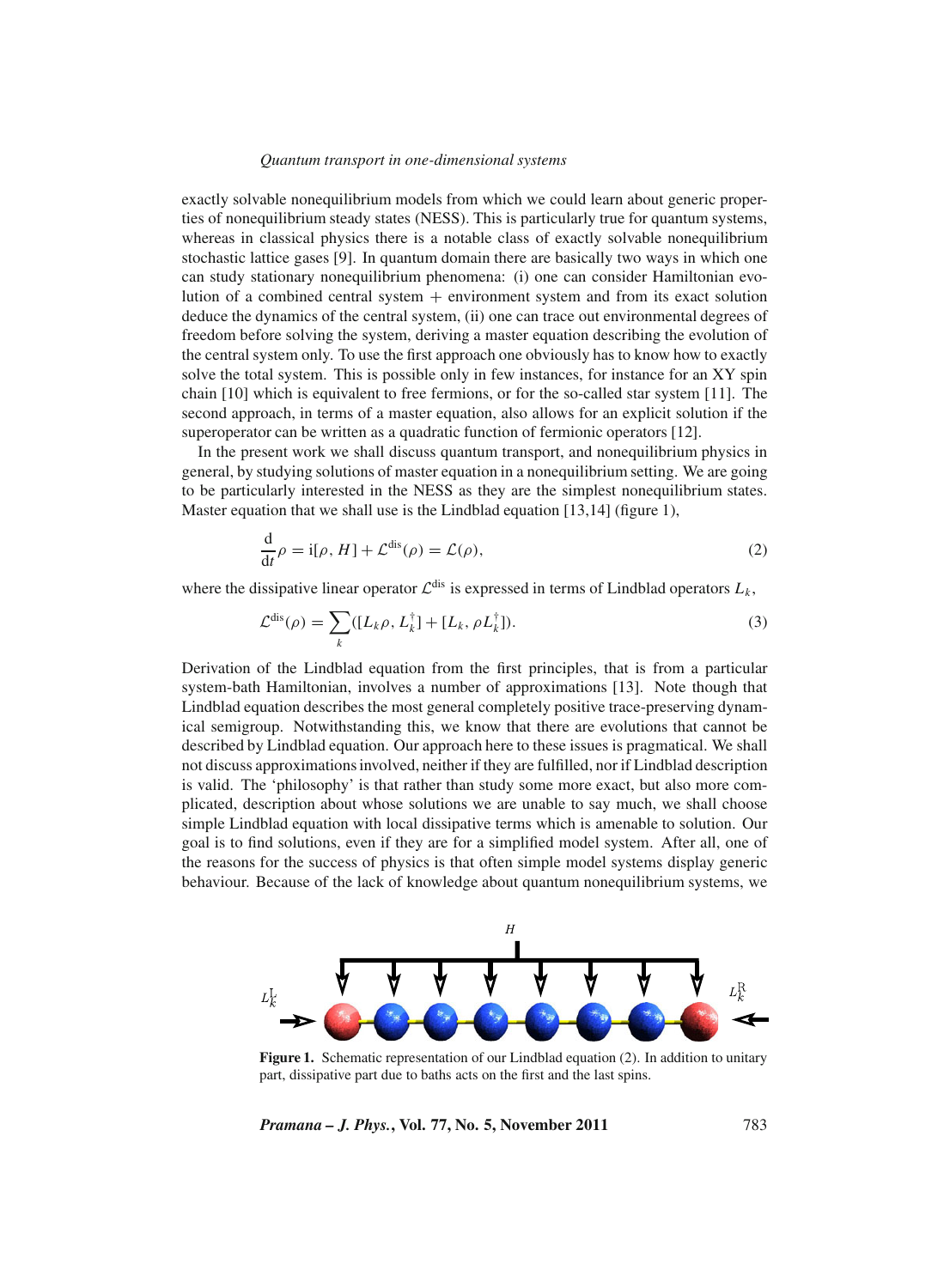felt that description with local Lindblad equation is the way to proceed at this early state of investigations.

We shall use two approaches to find the NESS of Lindblad equation. In the second part we shall present a model for which an exact solution is possible for any system size *n*. For systems which are not exactly solvable one has to either use approximations [15] or resort to numerics. Due to exponential scaling of computational complexity with  $n$ , until very recently, numerics has been limited to chains of fairly small size of less than  $\approx$ 20 spins [16,17] from which it is hard to conclude about properties in the thermodynamic limit which is of special interest to us. Recently however, a time-dependent density matrix renormalization group method (tDMRG) has been presented [18], which allows one to study much larger systems. tDMRG can be used to simulate unitary pure state evolution as well as evolution described by master equation. Transient nonequilibrium studies of nonstationary pure states using tDMRG are quite abundant, an incomplete list includes for instance studies of transport via the spreading of inhomogeneities [19] or *I*–*V* characteristics [20]. On the other hand, there are much fewer studies of time evolution within a master equation approach. In our view, master equation formulation has certain theoretical and practical advantages over pure state evolution (see discussion below). In the first part we shall therefore present tDMRG method and its application on finding NESS and calculating transport properties. Both methods, analytical solution and numerical investigation, enabled us to study some interesting phenomena which are not found in equilibrium systems, like nonequilibrium phase transitions and a ubiquitous presence of long-range order.

#### **2. Numerical study**

We shall explain the working of tDMRG algorithm to calculate NESS using a case study of spin transport in the Heisenberg model (1) with the anisotropy  $\Delta = 1.5$  ( $J = 1$ ) at infinite temperature reported in [21]. First, the dissipative Lindblad part  $\mathcal{L}^{\text{dis}}$  will act only on the first and the last spins. Each of these two parts has two Lindblad operators, one is proportional to  $\sigma^+ = (\sigma^x + i\sigma^y)/2$  and the other to  $\sigma^- = (\sigma^x - i\sigma^y)/2$ . If the coefficients in front of these two operators are different, they will try to induce a net nonzero magnetization on the corresponding spin. They can be expressed in terms of single bath parameter  $\mu$  playing the role of driving potential [21] (in fact,  $\mu = \beta \phi$ , if  $\beta$  is the inverse temperature and  $\phi$  the chemical potential). Having different  $\mu$  at the left and right ends (in our case we take  $\mu_{\text{left}} = 0.02$  and  $\mu_{\text{right}} = -0.02$ ), will induce a nonequilibrium driving. Starting with some initial density matrix  $\rho(0)$  we want to calculate  $\rho(t)$  at time *t* being a solution of the Lindblad equation (2). The asymptotic stationary state  $\rho(t \to \infty)$  is then the sought-for NESS. To calculate  $\rho(t)$  as efficiently as possible we write it in terms of the so-called matrix product operator (MPO) representation,

$$
\rho = \frac{1}{2^n} \sum_{s_j} \langle 1 | A_1^{(s_1)} A_2^{(s_2)} \cdots A_n^{(s_n)} | 1 \rangle \ \sigma_1^{s_1} \sigma_2^{s_2} \cdots \sigma_n^{s_n} . \tag{4}
$$

For each site *j* we have four matrices  $A^{(s_j)}$ , each with dimension  $D \times D$  (for a schematic representation, see figure 2). The advantage of a MPO representation lies in the fact that if the state  $\rho$  has small entanglement then the matrix size *D* can be small and independent of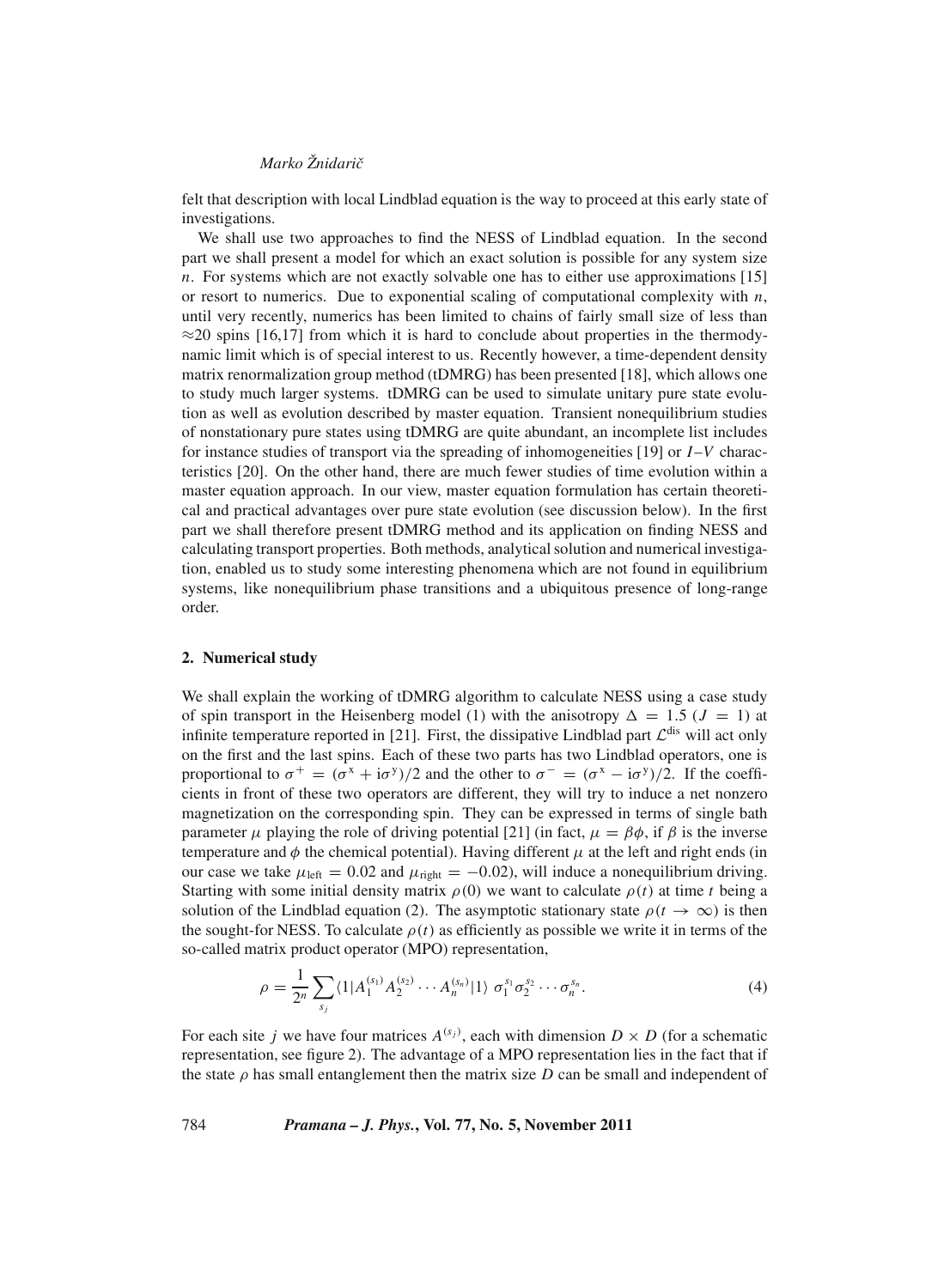*n* so that the number of parameters needed to describe the state scales as ∼*nD*<sup>2</sup>, whereas it would scale exponentially in *n* in the worst case of large entanglement because the matrices would have to be exponentially large. It is an interesting fact that some states, like ground states in 1D, do have such small entanglement (for more on matrix product states, see the review [22]).

Time evolution according to the Lindblad master equation now proceeds in small time steps of length  $\delta t$ . The formal solution  $\rho(t) = \exp(\mathcal{L}t)\rho(0)$  is decomposed using Trotter– Suzuki formula into small time-step operations on nearest-neighbour spins. Decomposition into operations acting only on nearest-neighbour spins is crucial and connected to the fact that matrix indices connect only neighbouring spins (see figure 2). Performing nearestneighbour transformation on the MPO ansatz transforms the two neighbouring matrices into one larger one. To restore a MPO from a singular value decomposition is performed, rewriting the state  $\rho(t + \delta t)$  in a MPO form, but with the two matrices of a larger size. If they have been of size *D* before the application of the transformation, they are now of size 4· *D*. To prevent an exponential increase of matrix size with time we have to truncate them, usually back to the original dimension *D*. Doing that we of course make some truncation error. Its size depends on the discarded singular values, which are in turn equal to the squares of Schmidt coefficients, i.e. the entanglement. One short time step of tDMRG algorithm, acting on nearest neighbours, is pictorially described in figure 3. Technical details can be found in [18], whereas our implementation for the Lindblad equation is described in [21] and [23]. Crucial question for the efficiency of the algorithm now is how big must the matrices be for the truncation error to be bearable? For unitary time evolution (that is without a dissipative part) entanglement for generic (chaotic) systems always grows with time and with it also the necessary dimension *D*. tDMRG method for conservative systems is therefore not efficient because it breaks down after a relatively short time [24]. It seems that things are not that bad for open systems though. As a rule, dissipation decreases the entanglement. Although no systematic study has been performed to date, it seems that often one can sufficiently accurately describe NESS with matrices of the order *D* ∼ 100 for chain lengths of order *n* ∼ 100. Using tDMRG on the Lindblad master equation one can therefore calculate NESS for significantly larger systems compared to other methods.

For our spin conduction we could calculate spin current  $j_k = 2(\sigma_k^x \sigma_{k+1}^y - \sigma_k^y \sigma_{k+1}^x)$  in the NESS for systems of various sizes. From figure 4 one can see that the current indeed scales as  $j_k \sim 1/n$ . At infinite temperature gaped Heisenberg model therefore seems to display normal spin transport. Defining transport coefficient  $\kappa$  in terms of a gradient of



Figure 2. Schematic representation of a MPO (eq. (4)) with seven sites. Each site is described by matrices (balls) having a local basis-label  $(s<sub>i</sub> -$  yellow vertical lines) and two matrix indices (horizontal lines).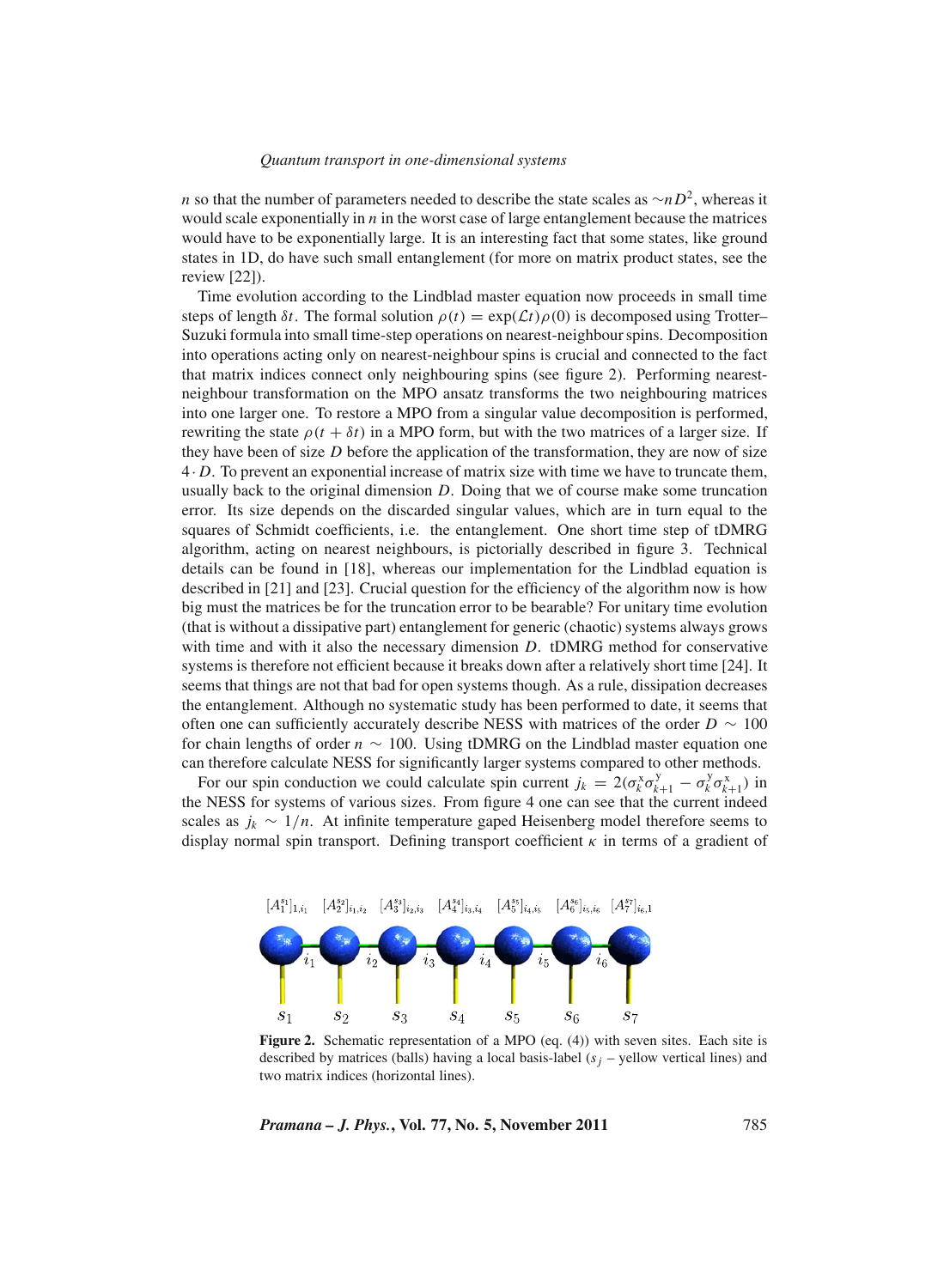

**Figure 3.** Schematic working of one short time-step transformation  $\exp(\mathcal{L}_{i,j+1}\delta t)$  acting on the *j*th and  $(j + 1)$ th spins of a MPO ansatz. Algorithm runs from top to bottom.

magnetization,  $j \geq \kappa (z_n - z_1)/n$ , we get  $\kappa \approx 2.3$ . Approximately the same value of transport coefficient is obtained also from the equilibrium correlation function using Kubo formula [25] which qualitatively agrees with the findings in [16,26]. Because we have defined  $\kappa$  in terms of magnetization, whose conjugate variable  $\mu = \beta \phi$ ,  $\kappa$  is actually the diffusion coefficient. Spin conductivity  $\sigma$ , which is defined in terms of the gradient in the potential  $\phi$ , is then simply  $\sigma = \beta \kappa$ .

Now let us list some advantages and disadvantages of using tDMRG to calculate NESS. The advantages are: (i) dissipative part of the Lindblad equation seems to decrease entanglement significantly compared to unitary evolution. Precise scaling is not known but simulating systems of  $n \approx 100$  spins is feasible with modest computational resources; (ii) for the efficiency of calculating NESS the convergence time after which we get the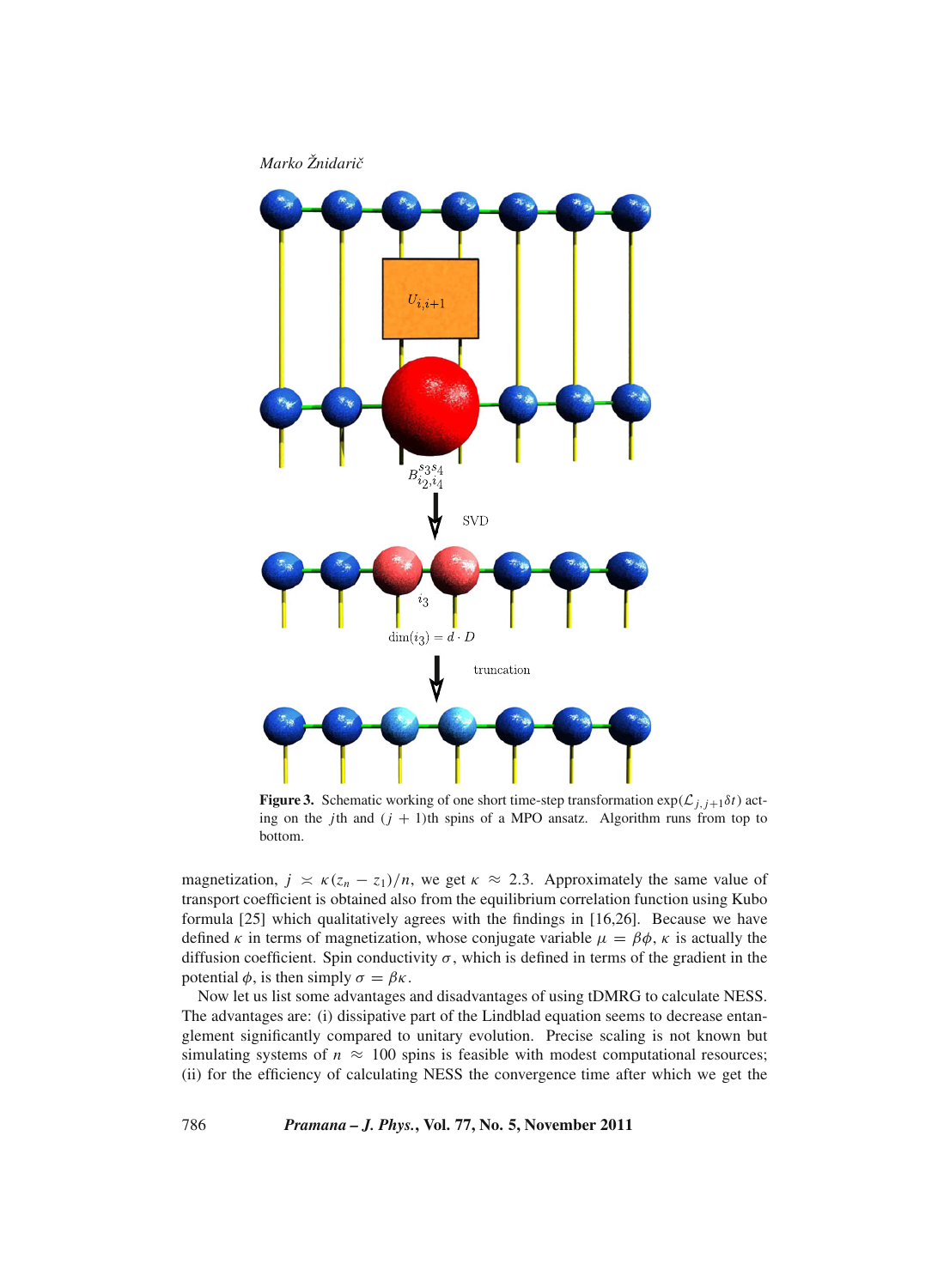*Quantum transport in one-dimensional systems*



**Figure 4.** Normal spin transport in Heisenberg model at  $\Delta = 1.5$ ; we show a scaled current divided by the magnetization difference. Horizontal line shows the value of the transport coefficient  $\kappa \approx 2.3$  (data from [21]).

asymptotic state  $\rho(t \to \infty)$  is also relevant. The convergence time is given by the inverse gap of the superoperator  $\mathcal{L}(2)$ . The scaling of the gap has been studied in some exactly solvable systems [12,29] and has been found to be always polynomial in *n*; (iii) solving for NESS of a master equation one is actually as close as possible to an actual experimental situation. On the down side we can mention: (i) For stronger driving  $\mu$  the entanglement increases and the method is not so efficient. This in particular makes it harder to study [27] some interesting phenomena that occur only at strong driving, like negative differential conductivity, (ii) for density matrices tDMRG is more computationally intensive than for pure states (provided we have the same *D*), (iii) it works efficiently only in 1D, (iv) no theorems exist about the entanglement of NESS states that would guarantee the efficiency of tDMRG as opposed to ground-state situations, (v) with local Lindblad operators it seems that it is in general difficult to simulate baths at very low temperatures [28]. In this regime it seems that pure state evolution using tDMRG [19] might have certain advantages.

#### **3. An exact solution**

An exact solution for NESS is possible in systems whose superoperator  $\mathcal L$  is a quadratic function of fermionic operators [12]. Recently, an exact solution [29] has been found also for a system that is not quadratic in fermions. The unitary bulk part is described by XX Hamiltonian,

$$
H = \sum_{j=1}^{n-1} (\sigma_j^x \sigma_{j+1}^x + \sigma_j^y \sigma_{j+1}^y).
$$
 (5)

Coupling to the baths at the boundary two spins are the same as in the example in the previous section. At the left end, we have two Lindblad operators,

$$
L_1^{\mathcal{L}} = \sqrt{(1-\mu)} \, \sigma_1^+, \qquad L_2^{\mathcal{L}} = \sqrt{(1+\mu)} \, \sigma_1^-, \tag{6}
$$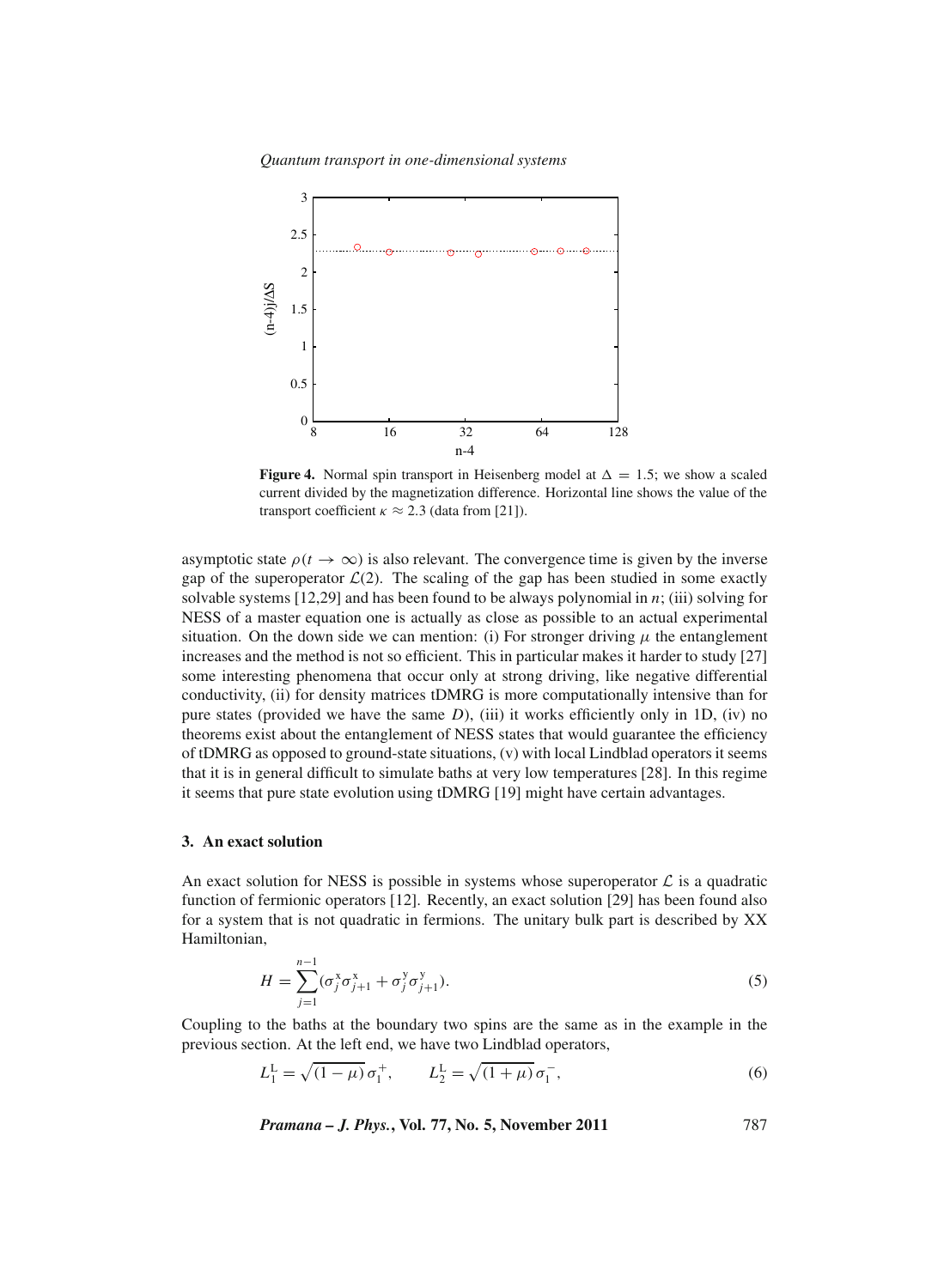while at the right end we have

$$
L_1^{\rm R} = \sqrt{(1+\mu)} \,\sigma_n^+, \qquad L_2^{\rm R} = \sqrt{(1-\mu)} \,\sigma_n^-.
$$
 (7)

With only these terms the model is actually quadratic in fermions and has been solved before [30]. An interesting twist now comes if we add an additional dissipative part due to dephasing at each spin. That is, each spin site experiences an independent reservoir that causes the decay of off-diagonal matrix elements. Such dephasing can be described by a single Lindblad operator at each site,

$$
L_j^{\text{deph}} = \sqrt{\frac{\gamma}{2}} \sigma_j^z. \tag{8}
$$

Dephasing makes the system nonquadratic because the dephasing part is quadratic in  $\sigma^2$ , which is itself quadratic in fermionic operators. This renders the system more interesting, for instance, the NESS is not Gaussian and the Wick theorem does not apply [29]. Nevertheless, the NESS can be calculated exactly in a systematic way [29]. First, one notices that the equilibrium stationary state, that is NESS for  $\mu = 0$ , is a trivial identity,

$$
\rho_{\text{eq}} = \frac{1}{2^n} \mathbb{1}.
$$
\n<sup>(9)</sup>

This can be interpreted as an infinite temperature state. For small driving  $\mu$  the NESS will differ from  $\rho_{eq}$  by a small amount. The ansatz for the NESS is written as a formal series in  $\mu$ ,

$$
\rho = \frac{1}{2^n} \left( \mathbb{1} + \mu R^{(1)} + \mu^2 R^{(2)} + \dots + \mu^r R^{(r)} + \dots \right). \tag{10}
$$

However, there is a crucial difference from the ordinary perturbation series. Due to algebraic structure, if one writes stationary equation  $\mathcal{L} \rho = 0$  satisfied by NESS, one can see that the unknown terms in the *p*th order term  $R^{(p)}$  depend only on coefficients in the lower order terms. Now because the zeroth order term is explicitly known, it is  $1/2^n$ , one can solve for terms order by order. Also, *p*th order term is a sum of products of *p* factors, each one being either a magnetization  $\sigma_k^z$ , or a spin current  $j_k$ . This also means that connected *p*-point correlation functions are contained solely in  $R^{(p)}$ . First two orders are actually quite simple and we can write them in full. One gets

$$
\mu R^{(1)} = \mu A + \mu B, \qquad \mu A = \sum_{j=1}^{n} a_j \sigma_j^z, \quad \mu B = \frac{b}{2} \sum_{k=1}^{n-1} j_k.
$$
 (11)

Magnetization profile given by  $a_i$  is linear and equal to

$$
a_j = -\mu + \mu \frac{2 + 2(j - 1)\gamma + \delta_{j,1} - \delta_{j,n}}{2 + (n - 1)\gamma}, \qquad b = -\frac{\mu}{2 + (n - 1)\gamma}.
$$
 (12)

We can see that the current scales as  $1/n$  for large *n*. The system is therefore a normal conductor as long as the dephasing strength  $\gamma$  is nonzero. Second order term can be written as

$$
\mu^2 R^{(2)} = \frac{\mu^2}{2} (AB + BA) + \mu^2 C + \mu^2 D + \mu^2 F,\tag{13}
$$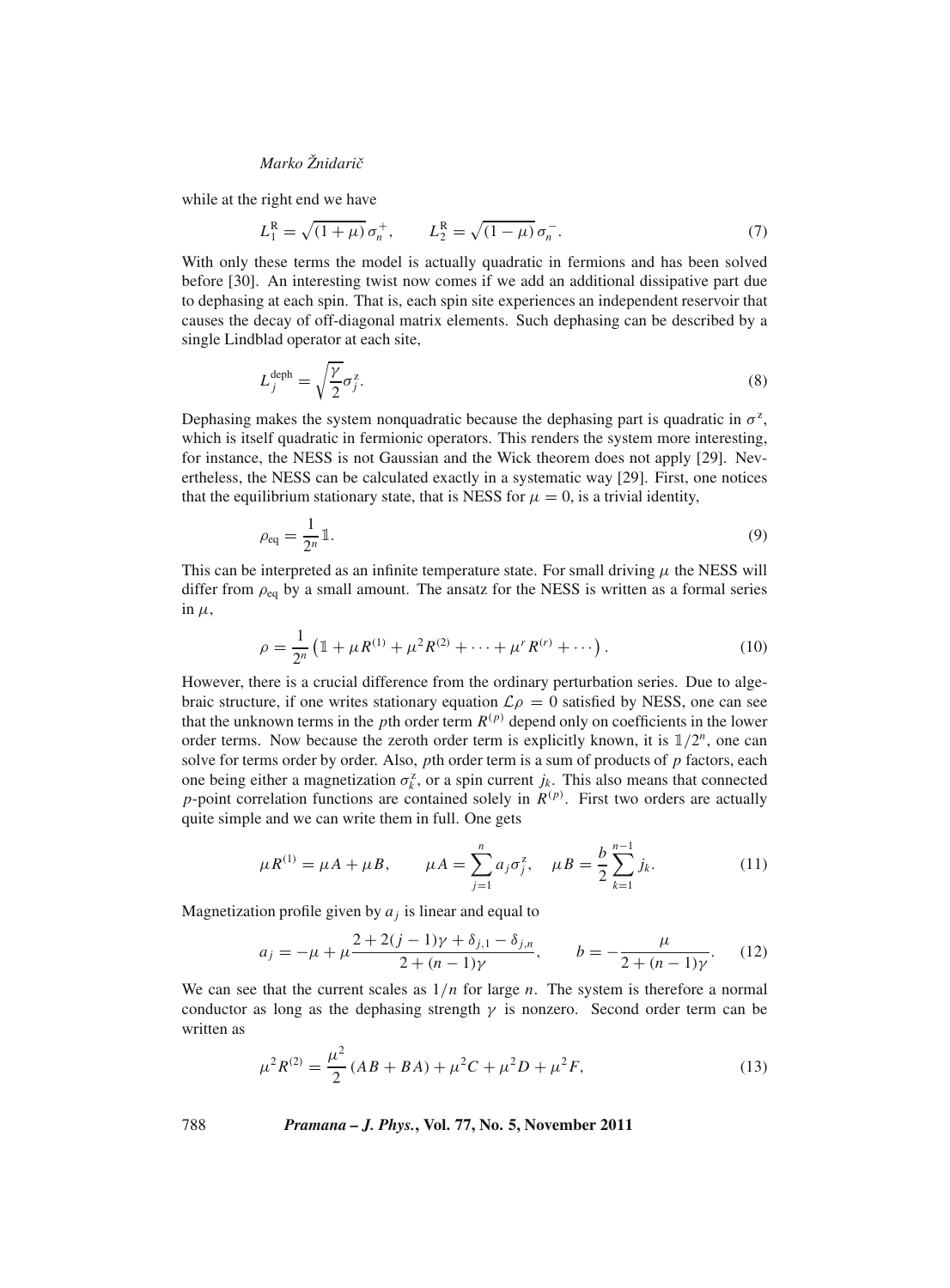$$
\mu^2 C = \sum_{j=1}^n \sum_{k=j+1}^n (C_{j,k} + a_j a_k) \sigma_j^2 \sigma_k^2,
$$
  
\n
$$
\mu^2 D = \sum_{j=1}^{n-2} \frac{d_j}{2} \left( \sum_{l=j+1}^{n-1} \sigma_j^2 j_l - \sum_{l=1}^{n-1-j} j_l \sigma_{n+1-j}^2 \right),
$$
  
\n
$$
\mu^2 F = \frac{f}{8} \sum_{k,l=1 \atop k \neq l}^{n-1} j_k j_l.
$$
\n(14)

For large *n*, the dominant term in the second order comes from  $C_{j,k}$  whose exact expression is

$$
C_{j,k} = -\frac{b^2}{(n-2) + 2/\gamma} \left( u_j u_{n+1-k} + (n-1+2/\gamma) \delta_{j+1,k} \right),\tag{15}
$$

where  $u_j = 2 + 2(j - 1)\gamma$ .  $C_{j,k}$  is equal to two-point connected correlation of magnetization. One can see that for  $\gamma \neq 0$  there is a long-range order, i.e., at a fixed distance  $|j - k|$ the correlation function goes to a constant plateau value of  $\mu^2/n$  independent of  $|j-k|$ . The plateau is of purely nonequilibrium origin and decreases in the limit of  $n \to \infty$ . Similar long-range plateaus have been observed in quadratic nonequilibrium quantum systems [12] (see also [31], leading to a conjecture [32] that this a generic situation).

#### **4. Discussion**

The solvable model presented in the last section is in a way a minimal model that can display normal transport. Any nonequilibrium steady state must necessarily have a nonzero current and magnetization terms, plus any optional correlation between these two quantities (these correlations are perhaps necessary to have nonzero gradient). In our solution these are exactly the terms present, that is, the NESS is composed only of products of local magnetizations and currents. The model exhibits some other interesting properties. The NESS can be written in terms of a MPO ansatz with matrices of small dimension  $D = 4$ that is independent of *n* [29]. It also displays a nonequilibrium phase transition at  $\gamma = 0$ , going from a state without long-range correlations to the one with long-range correlations.

On the numerical side, tDMRG is shown to be a very useful method to explore nonequilibrium physics, especially in a stationary setting, where things are believed to be simpler than, for instance, in transient nonequilibrium situation (quantum quenches, for example). Considering that the field of nonequilibrium quantum physics is still rather unexplored, it seems certain that many interesting things are still to be discovered.

#### **References**

- [1] T N Narasimhan, *Re*v*. Geophys.* **37**, 151 (1999)
- [2] T N Narasimhan, *Phys. Today* **62**, 48 (2009)
- [3] F Bonetto, J L Lebowitz and L Rey-Bellet, *Mathematical physics 2000* (Imperial College Press, 2000) pp. 128–150, math-ph/0002052
- [4] F Heidrich-Meisner, A Honecker and W Brenig, *Eur. Phys. J. Spec. Top.* **151**, 135 (2007)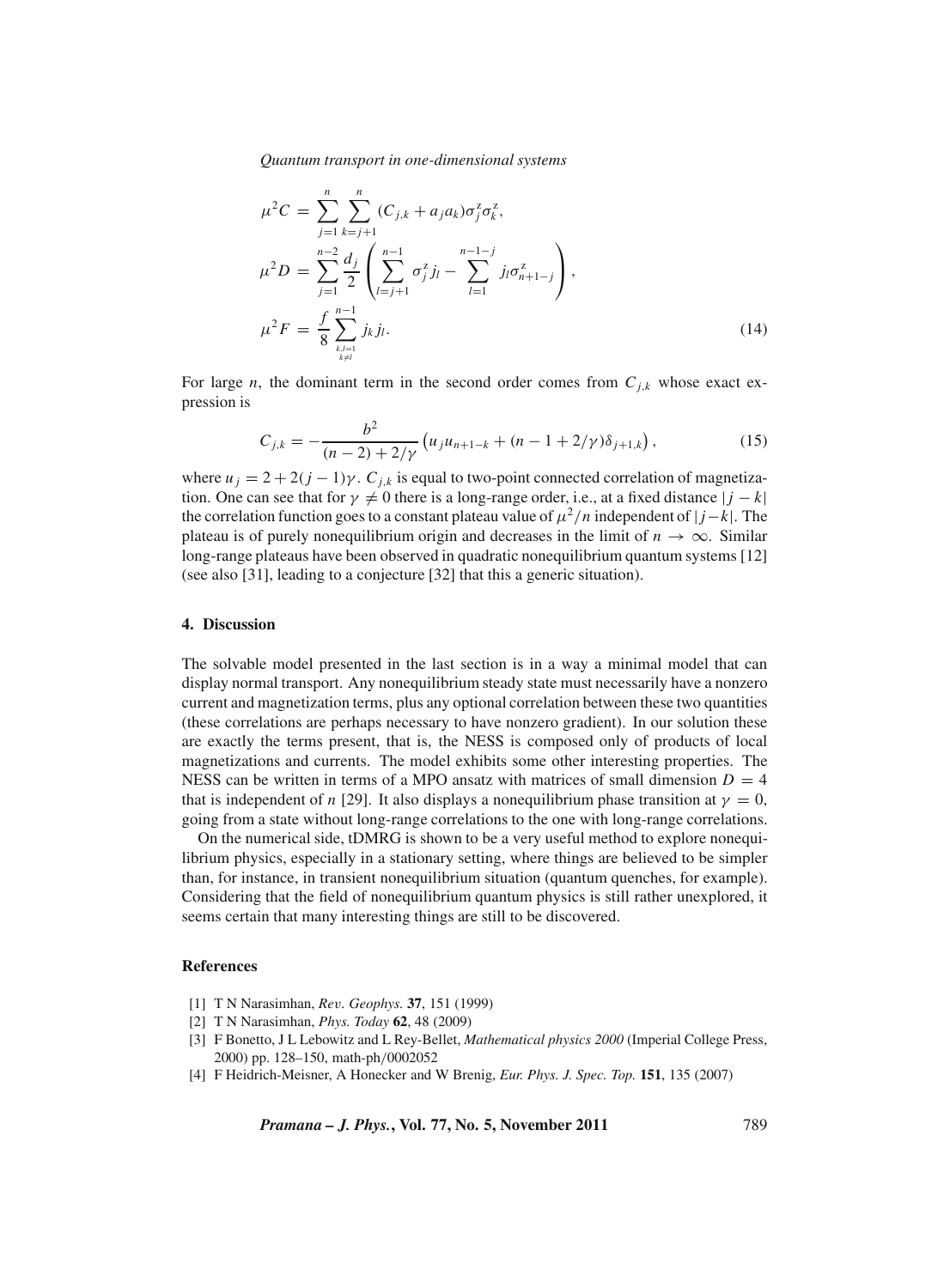- [5] W Heisenberg, *Z. Phys.* **49**, 619 (1928)
- [6] H Bethe, *Z. Phys.* **A71**, 205 (1931)
- [7] P Jordan and E Wigner, *Z. Phys.* **47**, 631 (1928)
- [8] A V Sologubenko, T Lorenz, H R Ott and A Freimuth, *J. Low Temp. Phys.* **147**, 387 (2007)
- [9] R Stinchcombe, *Ad*v*. Phys.* **50**, 431 (2001) B Derrida, *J. Stat. Mech.* P07023, (2007) R A Blythe and M R Evans, *J. Phys.* **A40**, R333 (2007)
- [10] H Araki and T G Ho, *Proc. Steklo*v *Inst. Math.* **228**, 191 (2000) Y Ogata, *Phys. Re*v*.* **E66**, 016135 (2002) W H Aschbacher and C-A Pillet, *J. Stat. Phys.* **112**, 1153 (2003)
- [11] H-P Breuer, D Burgarth and F Petruccione, *Phys. Re*v*.* **B70**, 045323 (2004)
- [12] T Prosen, *New J. Phys.* **10**, 043026 (2008) T Prosen and I Pižorn, *Phys. Re*v*. Lett.* **101**, 105701 (2008) T Prosen and B Žunkovic,ˇ *New J. Phys.* **12**, 025016 (2010) B Žunkovič and T Prosen, *J. Stat. Mech.* P08016 (2010)
- [13] H-P Breuer and F Petruccione, *The theory of open quantum systems* (Oxford University Press, Oxford, 2002)
- [14] G Lindblad, *Comm. Math. Phys.* **48**, 119 (1976) V Gorini, A Kossakowski and E C G Sudarshan, *J. Math. Phys.* **17**, 821 (1976)
- [15] H Wichterich, M J Henrich, H-P Breuer, J Gemmer and M Michel, *Phys. Re*v*.* **E76**, 031115 (2007)
	- L-A Wu and D Segal, *Phys. Re*v*.* **E77**, 060101(R) (2008)
- [16] M Michel, O Hess, H Wichterich and J Gemmer, *Phys. Re*v*.* **B77**, 104303 (2008)
- [17] K Saito and S Miyashita, *J. Phys. Soc. Jpn.* **71**, 2485 (2002) M Michel, M Hartmann, J Gemmer and G Mahler *Eur. Phys. J.* **B34**, 325 (2003) C Mejia-Monasterio, T Prosen and G Casati, *Europhys. Lett.* **72**, 520 (2005) R Steinigeweg, J Gemmer and M Michel, *Europhys. Lett.* **75**, 406 (2006) C Mejia-Monasterio and H Wichterich, *Eur. Phys. J. Spec. Top.* **151**, 113 (2007) Y Yan, C-Q Wu, G Casati, T Prosen and B Li, *Phys. Re*v*.* **B77**, 172411 (2008) K Saito, *Europhys. Lett.* **61**, 34 (2003)
- [18] G Vidal, *Phys. Re*v*. Lett.* **91**, 147902 (2003) F Verstraete, J J Garcia-Ripoll and J I Cirac, *Phys. Re*v*. Lett.* **93**, 207204 (2004) M Zwolak and G Vidal, *Phys. Re*v*. Lett.* **93**, 207205 (2004) A J Daley, C Kollath, U Schollwöck and G Vidal, *J. Stat. Mech.* P04005 (2004)
- [19] D Gobert, C Kollath, U Schollwöck and G. Schütz, *Phys. Re*v*.* **E71**, 036102 (2005) S Langer, F Heidrich-Meisner, J Gemmer, I P McCulloch and U Schollwöck, *Phys. Re*v*.* **B79**, 214409 (2009)
- [20] K A Al-Hassanieh, A E Feiguin, J A Riera, C A Büsser and E Dagotto, *Phys. Re*v*.* **B73**, 195304 (2006) E Boulat, H Saleur and P Schmitteckert, *Phys. Re*v*. Lett.* **101**, 140601 (2008) F Heidrich-Meisner, I Gonzalez, K A Al-Hassanieh, A E Feiguin, M J Rozenberg and E Dagotto, *Phys. Re*v*.* **B82**, 205110 (2010) A Branschädel, G Schneider and P Schmitteckert, *Ann. Phys.* **522**, 657 (2010)
- [21] T Prosen and M Žnidarič, *J. Stat. Mech.* P02035 (2009)
- [22] F Verstraete, V Murg and J I Cirac, *Ad*v*. Phys.* **57**, 143 (2008)
- [23] M Žnidarič, *New J. Phys.* **12**, 043001 (2010)
- [24] T Prosen and M Žnidarič, *Phys. Rev.* **E75**, 015202(R) (2007)
- [25] R Steinigeweg and J Gemmer, *Phys. Re*v*.* **B80**, 184402 (2009)
	- R Steinigeweg, H Wichterich and J Gemmer, *Europhys. Lett.* **88**, 10004 (2009)
- [26] P Prelovšek, S El Shawish, X Zotos and M Long, *Phys. Re*v*.* **B70**, 205129 (2004)